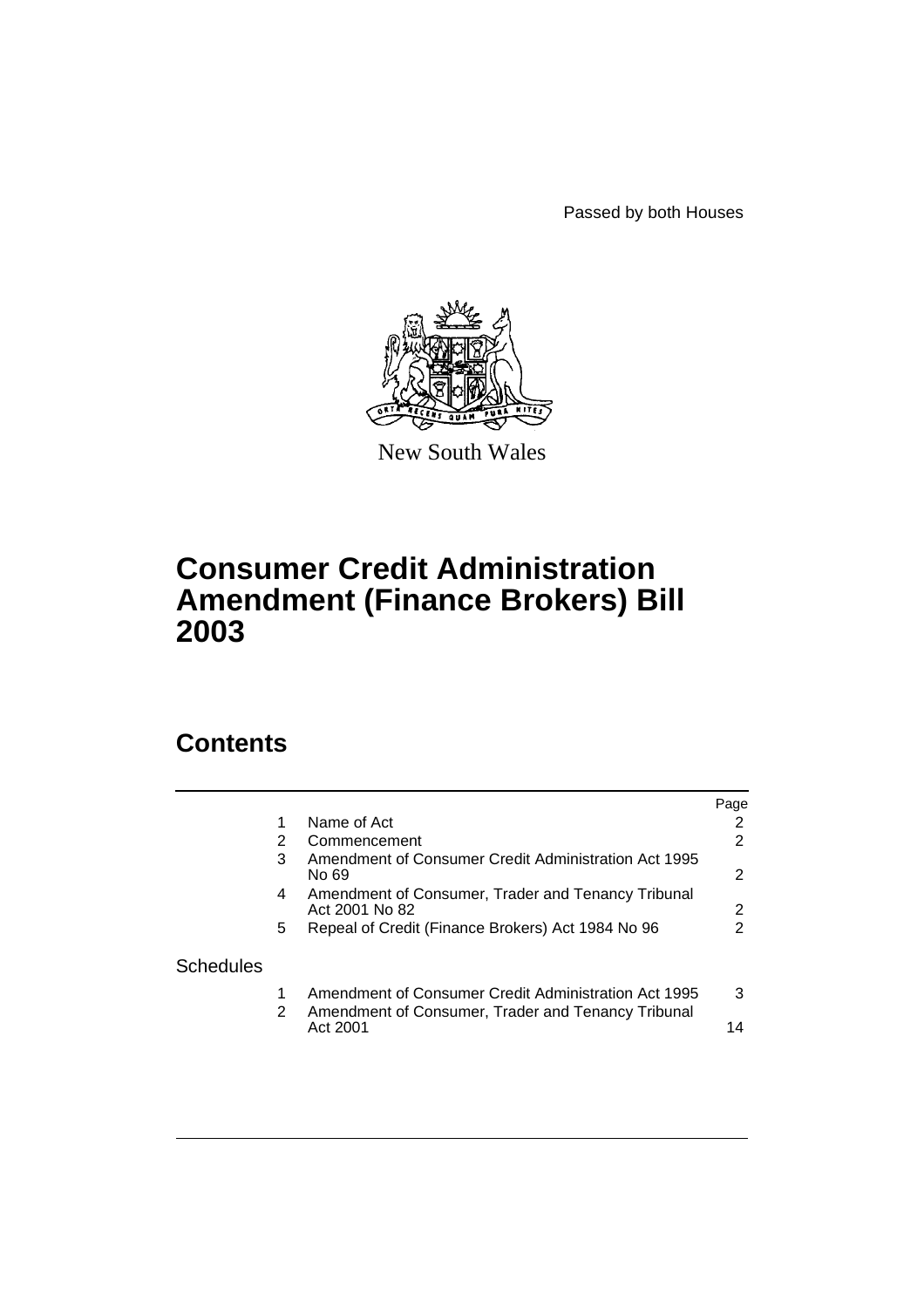*I certify that this PUBLIC BILL, which originated in the LEGISLATIVE ASSEMBLY, has finally passed the LEGISLATIVE COUNCIL and the LEGISLATIVE ASSEMBLY of NEW SOUTH WALES.*

> *Clerk of the Legislative Assembly. Legislative Assembly, Sydney, , 2003*



New South Wales

# **Consumer Credit Administration Amendment (Finance Brokers) Bill 2003**

Act No , 2003

An Act to amend the *Consumer Credit Administration Act 1995* to make further provision with respect to the regulation of finance broking; to repeal the *Credit (Finance Brokers) Act 1984*; and for other purposes.

*I have examined this Bill, and find it to correspond in all respects with the Bill as finally passed by both Houses.*

*Chairman of Committees of the Legislative Assembly.*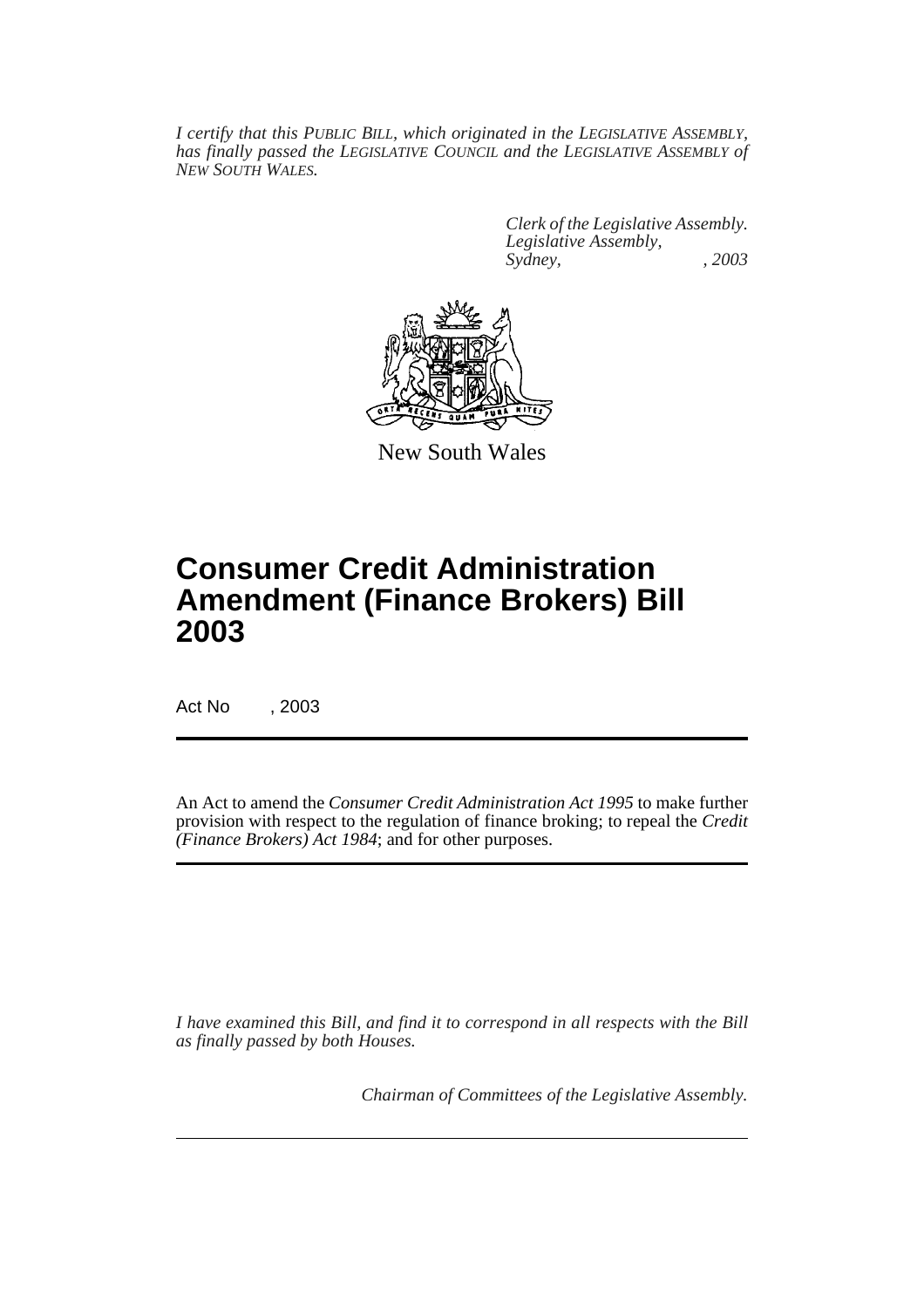### <span id="page-2-0"></span>**The Legislature of New South Wales enacts:**

# **1 Name of Act**

This Act is the *Consumer Credit Administration Amendment (Finance Brokers) Act 2003*.

#### <span id="page-2-1"></span>**2 Commencement**

This Act commences on a day or days to be appointed by proclamation.

# <span id="page-2-2"></span>**3 Amendment of Consumer Credit Administration Act 1995 No 69**

The *Consumer Credit Administration Act 1995* is amended as set out in Schedule 1.

#### <span id="page-2-3"></span>**4 Amendment of Consumer, Trader and Tenancy Tribunal Act 2001 No 82**

The *Consumer, Trader and Tenancy Tribunal Act 2001* is amended as set out in Schedule 2.

# <span id="page-2-4"></span>**5 Repeal of Credit (Finance Brokers) Act 1984 No 96**

The *Credit (Finance Brokers) Act 1984* is repealed.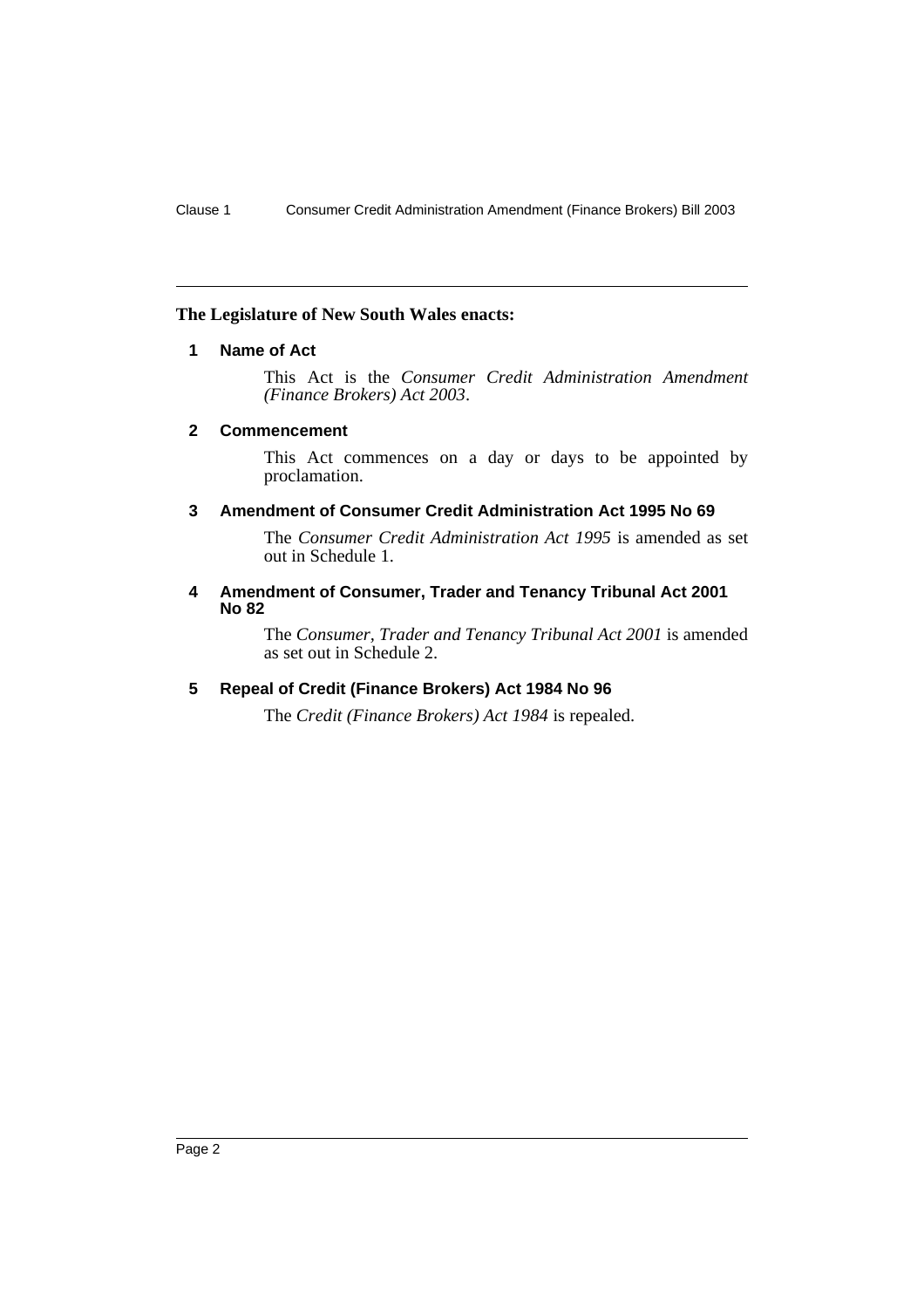Amendment of Consumer Credit Administration Act 1995 Schedule 1

# <span id="page-3-0"></span>**Schedule 1 Amendment of Consumer Credit Administration Act 1995**

(Section 3)

# **[1] Section 3 Definitions**

Insert in alphabetical order in section 3 (1):

*client* of a finance broker is the person on behalf of whom consumer credit is to be obtained or is obtained (whether or not for commission) by the finance broker.

*commission* includes any fee, charge, reward or other remuneration (whether or not monetary and whether characterised as a termination fee or otherwise) that is:

- (a) paid or payable by the client of a finance broker for or in respect of finance broking engaged in by the finance broker on behalf of the client, and
- (b) retained by the finance broker.

*credit application fee* or *credit establishment fee* means a fee charged by a credit provider, or a person or body authorised to act on behalf of a credit provider, for determining an application for consumer credit or the initial administrative costs of providing consumer credit, or both.

*engages in finance broking*—see subsection (3).

*finance broking contract* means a contract between a finance broker and a client under which the finance broker agrees to engage in finance broking on behalf of the client.

*secured*—see subsection (4).

*valuation fee* means a fee for a valuation obtained in respect of any security to be offered for a contract for consumer credit.

# **[2] Section 3 (1), definition of "consumer credit legislation"**

Omit paragraph (d).

# **[3] Section 3 (1), definition of "finance broker"**

Omit the definition. Insert instead:

*finance broker* means a person who engages in finance broking.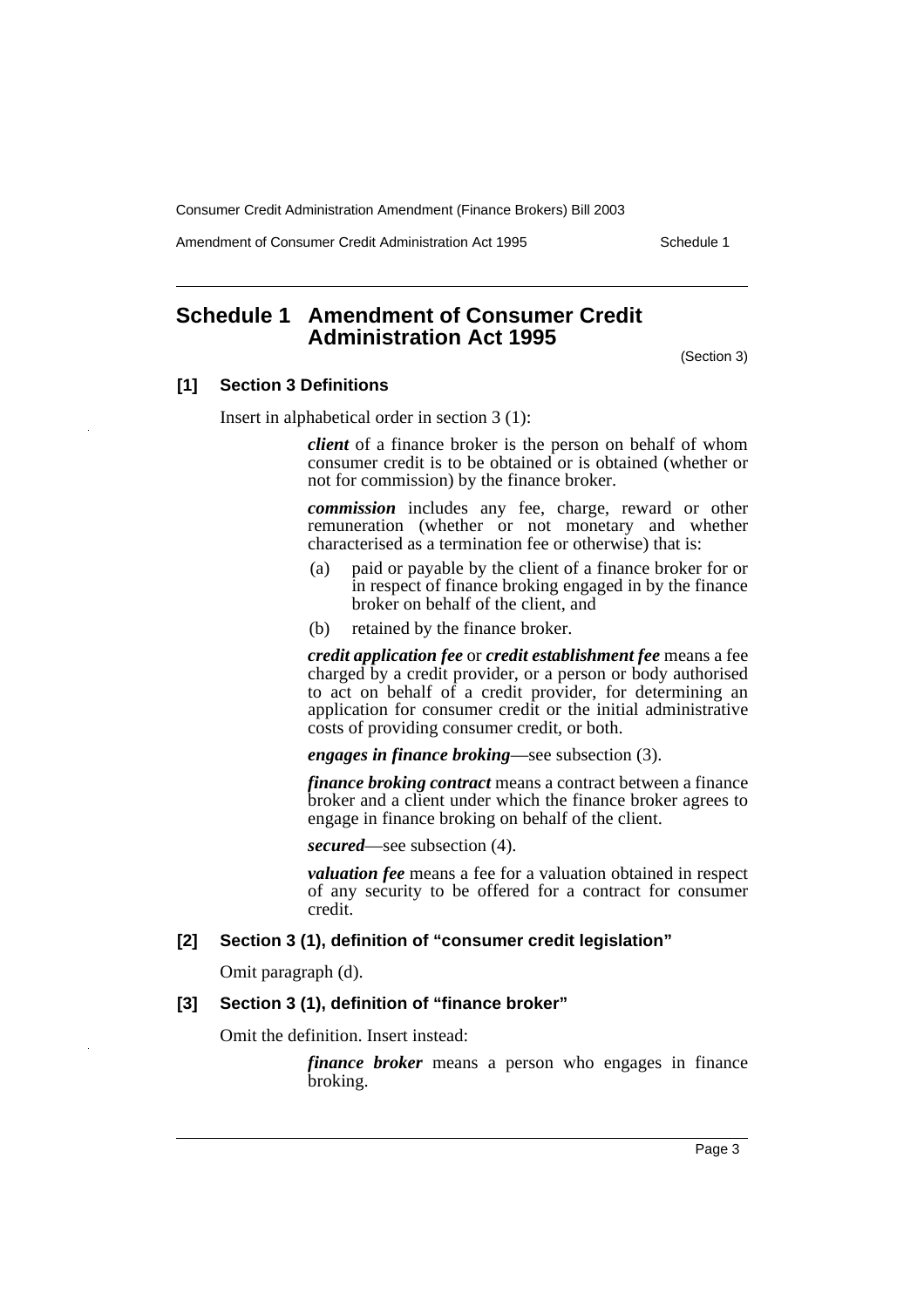# **[4] Section 3 (1), definition of "finance broking"**

Omit the definition.

# **[5] Section 3 (3) and (4)**

Insert after section 3 (2):

- (3) For the purposes of this Act, a person *engages in finance broking* if the person ("the intermediary") acts, or purports to act, as an intermediary to negotiate and obtain consumer credit for a person (other than the intermediary's employer, or a principal who is not a client of the intermediary) in return for a commission or financial benefit, whether payable to the intermediary by the person, the credit provider or any other person or body.
- (4) For the purposes of this Act, consumer credit is *secured* for a client when the credit provider has made a final determination regarding the credit application and is prepared to provide the client with the consumer credit sought.

### **[6] Part 1A**

Insert after section 4:

# **Part 1A Regulation of finance broking**

# **Division 1 Preliminary**

#### **4A Object of Part**

The object of this Part is to provide for the regulation of persons who engage in finance broking so as to ensure that the clients of finance brokers:

- (a) are given adequate information before entering into finance broking contracts, and
- (b) are protected from unfair practices engaged in by finance brokers, and
- (c) have access to a redress mechanism when finance brokers breach the terms of the finance broking contract, engage in unjust conduct or charge excessive commission.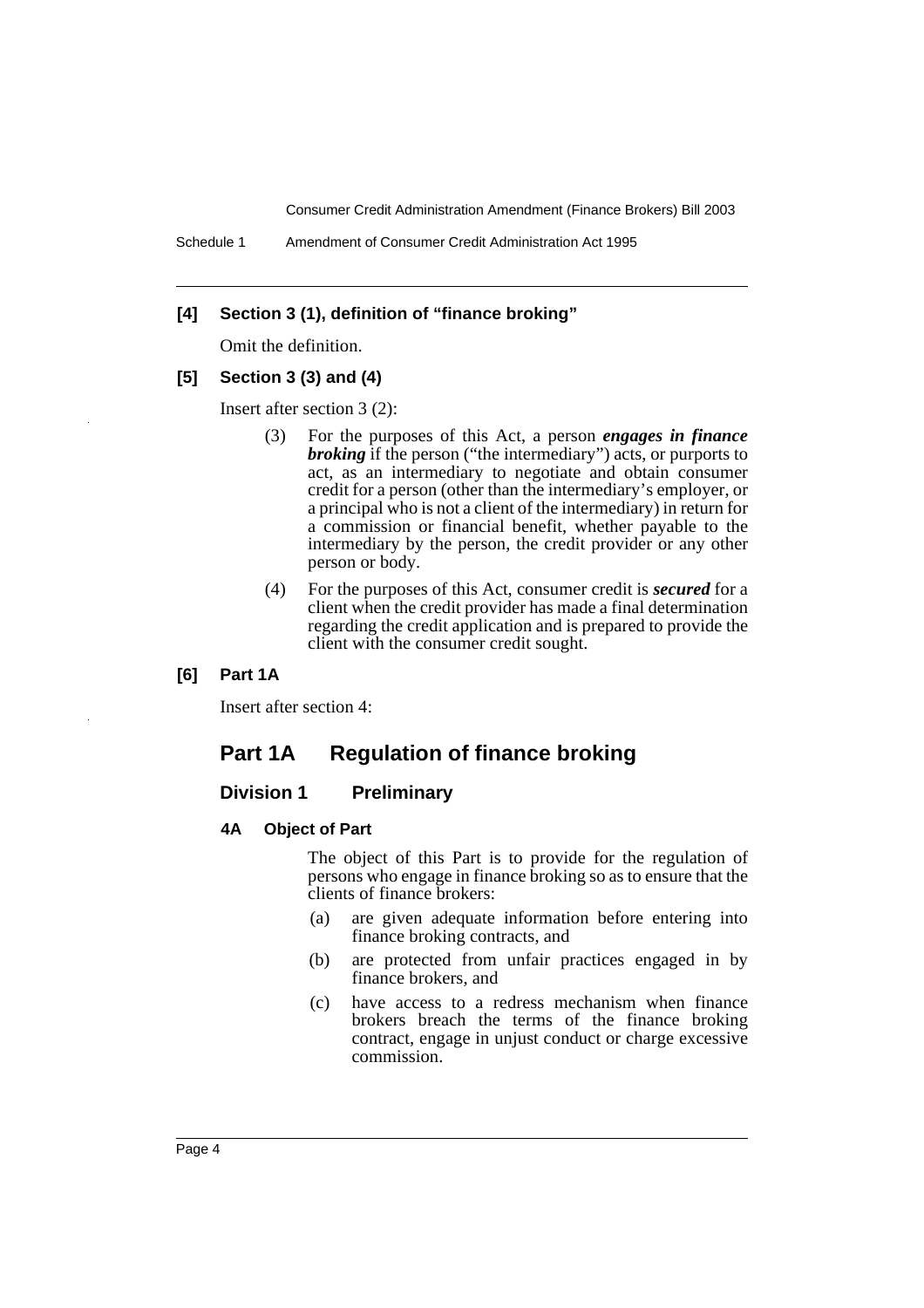Amendment of Consumer Credit Administration Act 1995 Schedule 1

# **4B Application of Part**

- (1) This Part applies to and in respect of a finance broker only in so far as consumer credit to which the business of the finance broker relates is, or includes, credit to be provided under a credit contract within the meaning of the *Consumer Credit (New South Wales) Code*.
- (2) This Part does not apply to or in respect of a finance broker of a class prescribed by the regulations.

# **Division 2 Finance broking contracts**

### **4C Finance broking contract must be in writing and must be given to client**

- (1) A finance broker must not engage in finance broking on behalf of a particular client unless:
	- (a) the finance broker has first entered into a written finance broking contract with the client, and
	- (b) that contract has been signed by the client, and
	- (c) the contract contains the matters required by subsection (3), and
	- (d) a copy of the contract has been given to the client.

Maximum penalty: 50 penalty units.

- (2) Subsection (1) applies to finance broking on behalf of a client whether or not the client is under any obligation to pay commission under the finance broking contract.
- (3) The matters required by this subsection are:
	- (a) particulars of the amount of consumer credit to be obtained or, if the amount is not ascertainable, the maximum amount of consumer credit, or the credit limit, to be obtained, and
	- (b) if the consumer credit is to be for a fixed term—the term of the consumer credit desired by the client, and
	- (c) if the consumer credit is intended to be repaid at regular intervals—the maximum periodic repayments the client is prepared to make in respect of the consumer credit (including the repayment of any credit application fee, credit establishment fee or other fee), and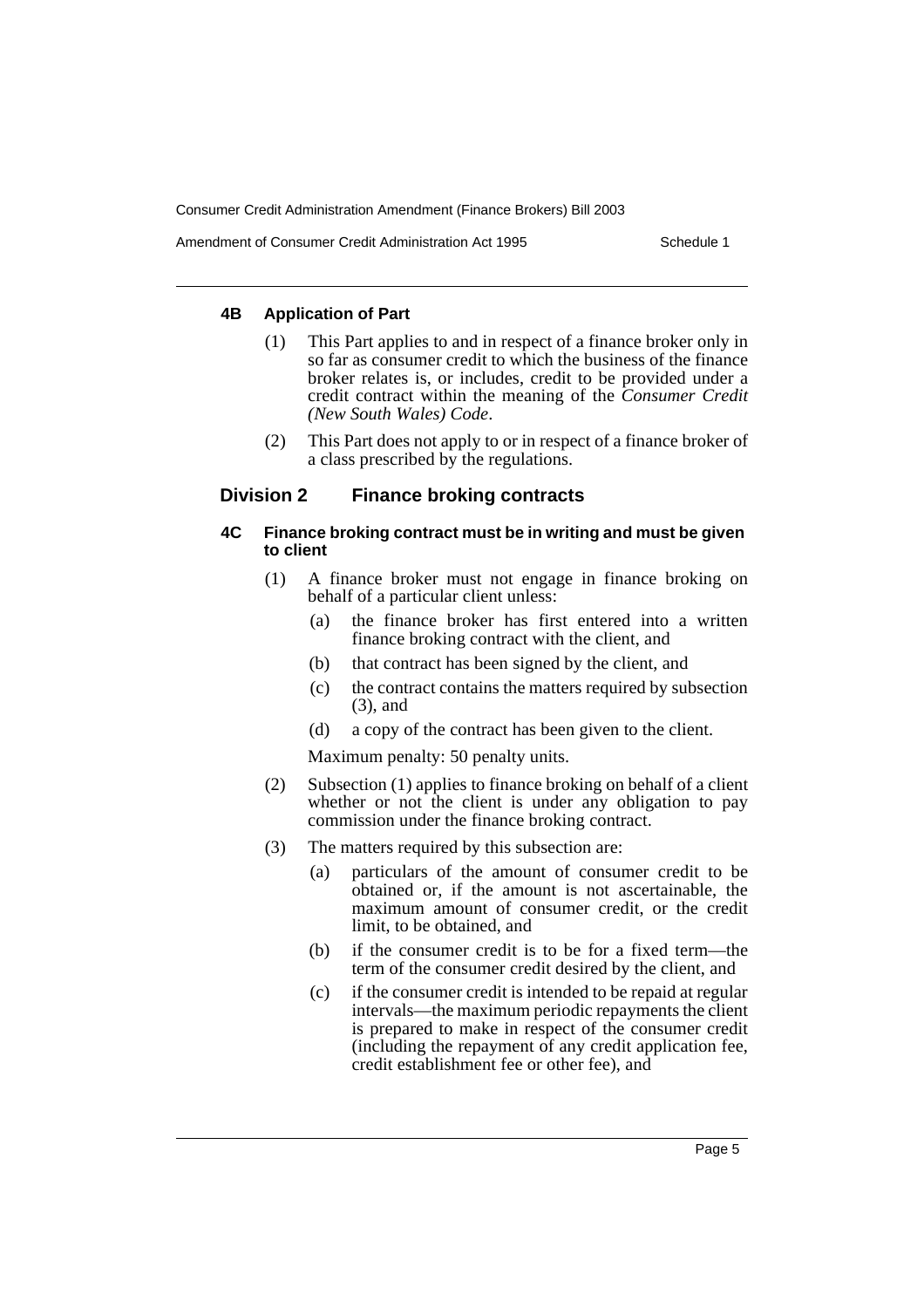Schedule 1 Amendment of Consumer Credit Administration Act 1995

- (d) if the consumer credit is not intended to be repaid at regular intervals—the repayment arrangements acceptable to the client (including for the repayment of any credit application fee, credit establishment fee or other fee), and
- (e) the maximum interest rate that will be payable in respect of the consumer credit, and
- (f) the date by which the finance broker is to have secured the consumer credit for the client, and
- (g) a statement, in the form prescribed by the regulations, that the finance broker's recommendations will be drawn from a range of potential lenders that does not necessarily include all lenders who offer consumer credit of the nature of the consumer credit sought, and
- (h) the name and address of the finance broker, and
- (i) if the finance broker is a company—the Australian Company Number (ACN) of the company, and
- (j) if the finance broker trades under a business name—the name and address of the principals of the relevant business, and
- (k) the amount of commission (if any is payable) payable by that client or, if the exact amount of commission is not known, the method of calculating the commission and an estimate of the amount that will be payable if consumer credit is provided on the terms set out in the finance broking contract, and
- (l) when and how any such commission will be payable, and
- (m) if a financial or other benefit will be received from a person other than the client by the finance broker if consumer credit is ultimately provided to the client—a statement, in the terms prescribed by the regulations, as to the fact that the finance broker will receive a financial or other benefit and as to any other matters that may be prescribed, and
- (n) any other matter that may be prescribed by the regulations.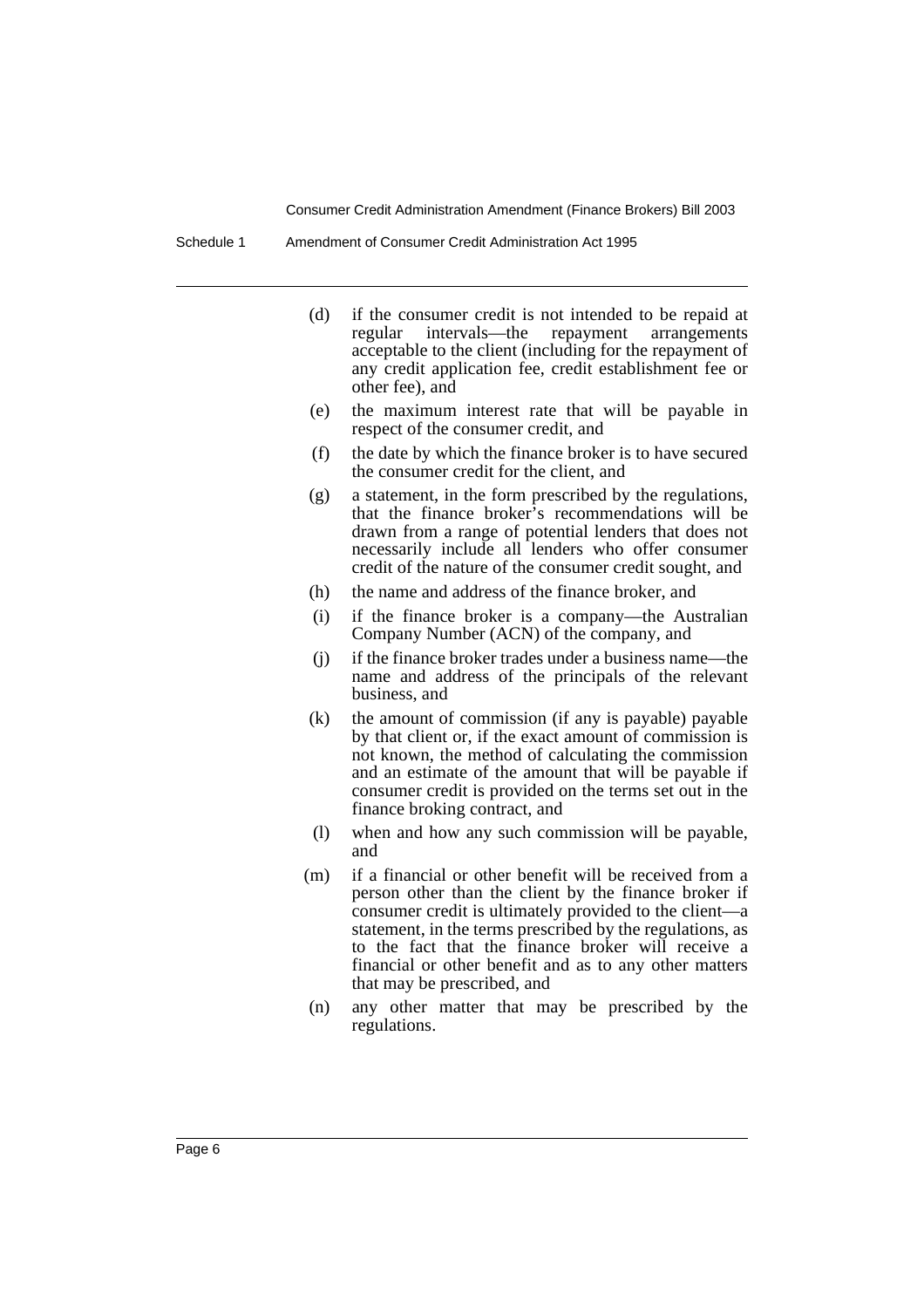Amendment of Consumer Credit Administration Act 1995 Schedule 1

(4) A finance broker must not demand, receive or accept any commission in respect of finance broking engaged in on behalf of a client if the finance broker has failed to comply with this section in relation to that finance broking.

Maximum penalty: 50 penalty units.

# **Division 3 Commission**

#### **4D Up-front commission prohibited**

A finance broker must not demand, receive or accept any commission from a client before securing the consumer credit in respect of which the commission is payable.

Maximum penalty: 50 penalty units.

#### **4E Payment of commission depends on terms of consumer credit being the same as those agreed to**

- (1) A finance broker must not demand, receive or accept any commission from a client in respect of finance broking engaged in on behalf of a client if:
	- (a) the amount of consumer credit secured is not the same as the amount specified in the written finance broking contract, or
	- (b) in the case of consumer credit intended to be for a fixed term—the consumer credit secured is for a term that is not the same as the term specified in the contract, or
	- (c) in the case of consumer credit intended to be repaid at regular intervals—the periodic repayments exceed the maximum periodic repayments specified in the contract, or
	- (d) in the case of consumer credit not intended to be repaid at regular intervals—the repayment arrangements are more onerous than the repayment arrangements specified in the contract, or
	- (e) the consumer credit is secured at a rate of interest that exceeds the maximum rate specified in the contract, or
	- (f) the consumer credit is not secured by the date that is set out in the contract.

Maximum penalty: 50 penalty units.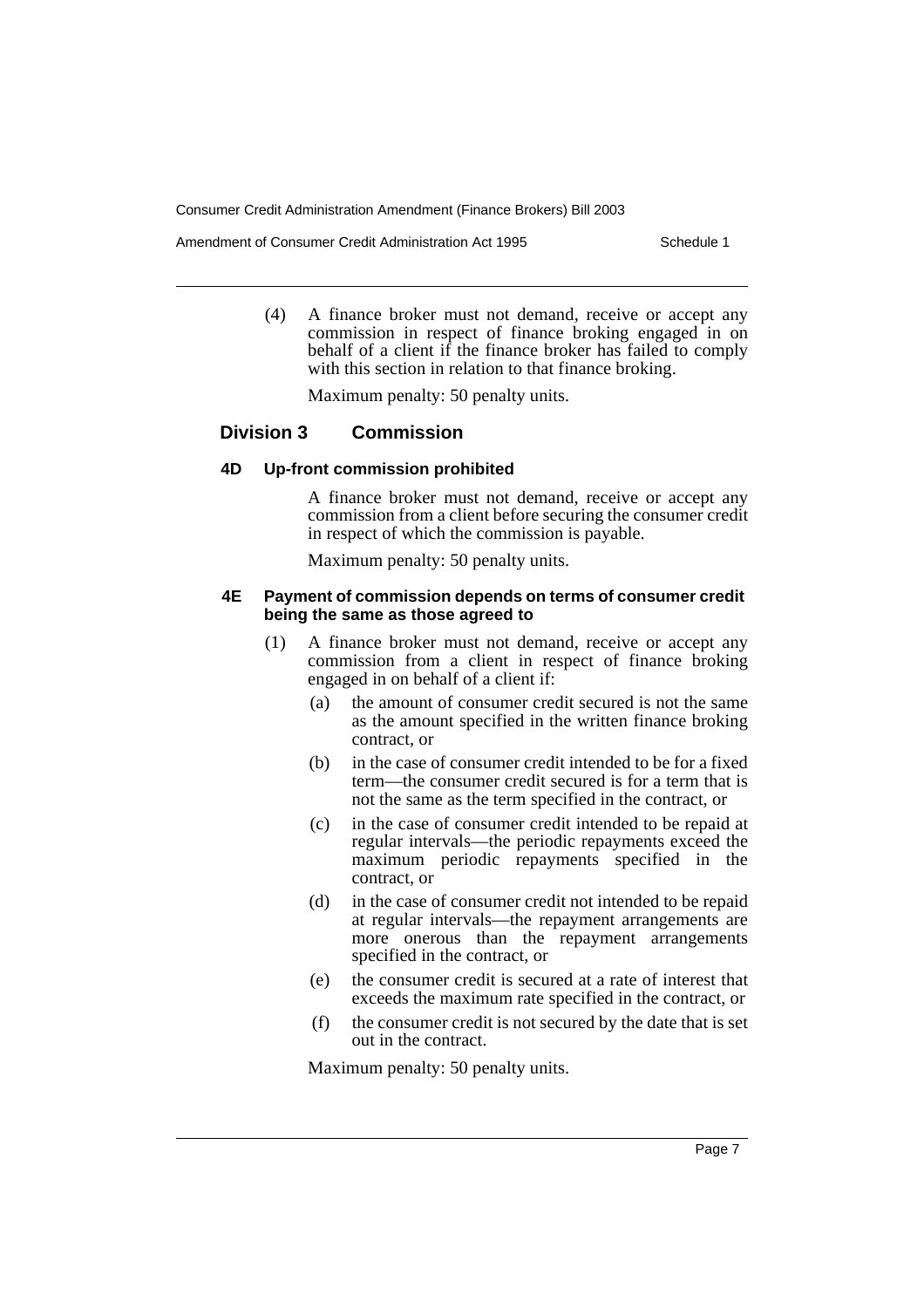Schedule 1 Amendment of Consumer Credit Administration Act 1995

- (2) In this section, a reference to a finance broking contract includes a reference to a contract that has been varied in writing and signed by both the finance broker and the client.
- (3) A finance broker is not prevented by this section from demanding, receiving or accepting any commission in respect of finance broking merely because of the potential for an increase in the periodic repayments or interest rate, or for repayment arrangements that are more onerous, that arises because of a variation of the interest rate in accordance with the consumer credit contract.

#### **4F Commission must not be greater than that disclosed or estimated in contract**

A finance broker must not demand, receive or accept from a client in respect of consumer credit obtained pursuant to a finance broking contract with the client:

- (a) if an amount of commission is specified in the finance broking contract—any commission that is greater than the amount so specified, or
- (b) if the exact amount of commission is not specified in the finance broking contract:
	- (i) any commission that is greater than the amount calculated by the method specified in the contract, or
	- (ii) if the amount calculated by the method specified in the contract would result in an amount of commission greater than the amount estimated in the contract, any commission that is greater than the amount estimated in the contract.

Maximum penalty: 50 penalty units.

# **4G Finance broker may charge for costs even if client declines credit**

- (1) A finance broker must not demand, receive or accept a commission in respect of finance broking engaged in on behalf of a client who has decided not to enter into a credit contract for the consumer credit that the finance broker has secured unless:
	- (a) the consumer credit secured by the finance broker: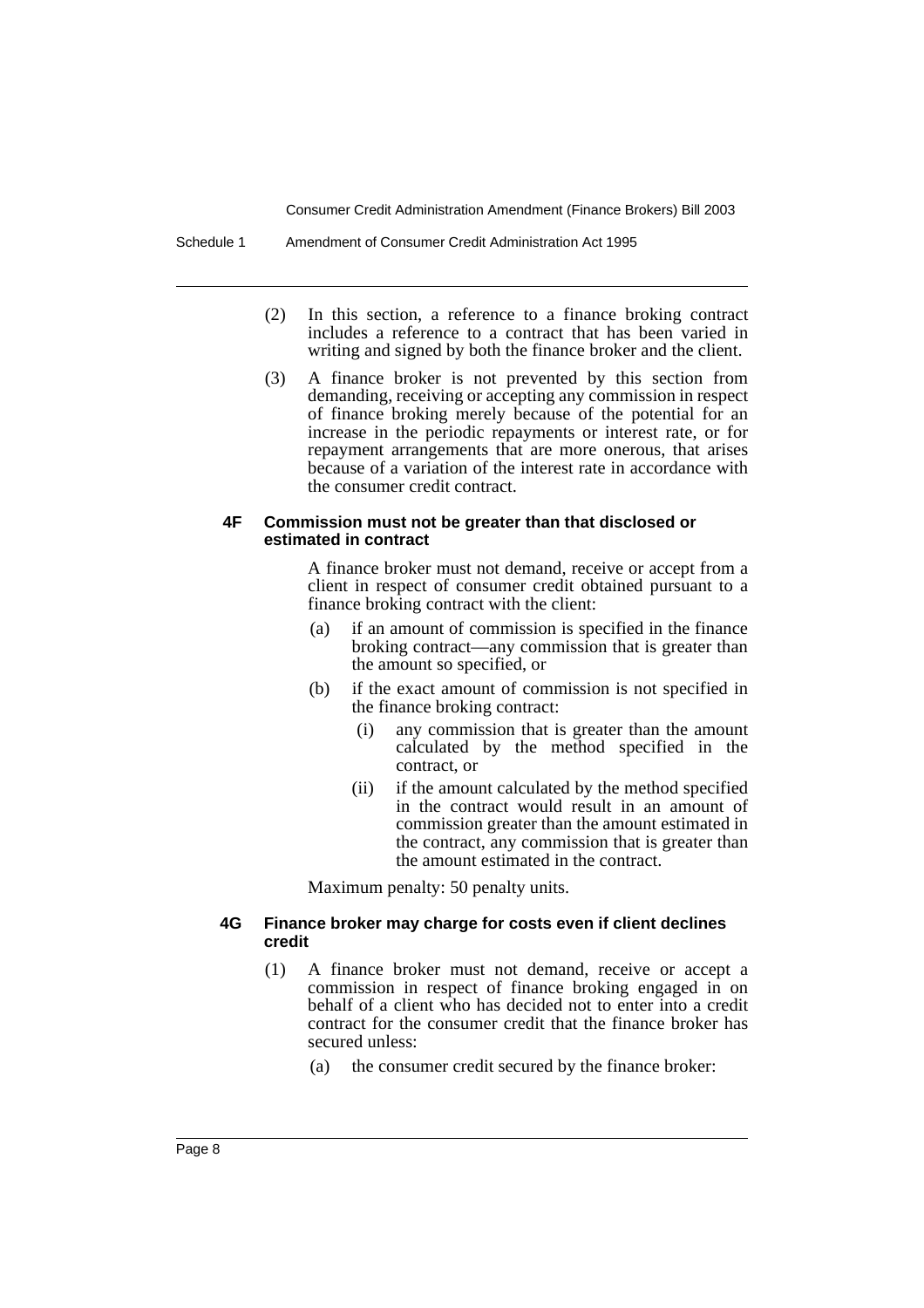Amendment of Consumer Credit Administration Act 1995 Schedule 1

- (i) is of the same amount as that specified in the written finance broking contract with the client, and
- (ii) is for a term that is the same as any term specified in that contract, and
- (iii) if the consumer credit is intended to be repaid at regular intervals—involves periodic repayments that do not exceed the maximum periodic repayments specified in the contract, and
- (iv) if the consumer credit is not intended to be repaid at regular intervals—involves repayment arrangements that are not more onerous than the repayment arrangements specified in the contract, and
- (v) is secured at a rate of interest that does not exceed the maximum rate specified in the contract, and
- (vi) was secured by the date that is specified in the contract, and
- (b) the finance broking contract was not validly terminated before the finance broker secured the credit, and
- (c) the finance broker and the client agreed in the finance broking contract that commission may be demanded, received or accepted if the client decided not to enter into a credit contract for the consumer credit that the finance broker has secured in the circumstances referred to in paragraphs (a) and (b).

Maximum penalty: 50 penalty units.

(2) A finance broker is not prevented by this section from demanding, receiving or accepting any commission in respect of finance broking merely because of the potential for an increase in the periodic repayments or interest rate, or for repayment arrangements that are more onerous, that may have arisen because of a variation of the interest rate in accordance with the consumer credit contract.

# **Division 4 Records and fees**

# **4H Finance broker to keep records**

(1) A finance broker must, before or immediately after entering into a transaction in the course of business as a finance broker,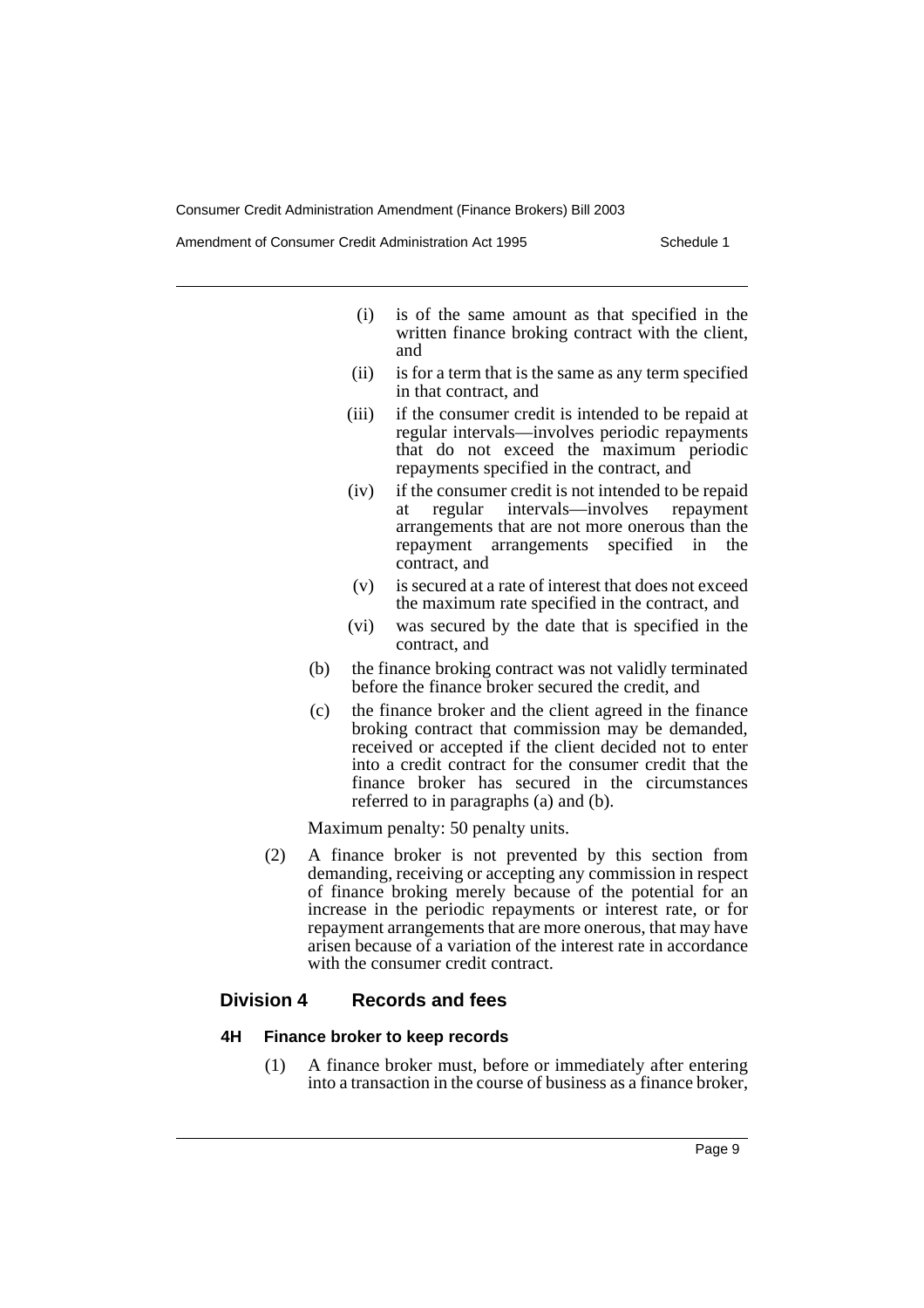make, or cause to be made, a record containing full particulars of that transaction, including a copy of any relevant finance broking contract.

- (2) A finance broker must preserve a record made under subsection (1) for a period of at least 7 years after the date of the transaction to which the record relates.
- (3) Any record kept at a place of business of a finance broker is, unless the contrary is proved, to be presumed to have been made by, or with the authority of, the finance broker.

Maximum penalty: 50 penalty units.

### **4I Valuation fees, credit application fees and credit establishment fees**

- (1) A finance broker must not demand, receive or accept from a client:
	- (a) any valuation fee, or
	- (b) any credit application fee, or
	- (c) any credit establishment fee,

except in accordance with this section.

Maximum penalty: 50 penalty units.

- (2) A finance broker receives or accepts a valuation fee, a credit application fee or a credit establishment fee from a client in accordance with this section only if:
	- (a) the fee is in the form of a cheque, money order or transfer made payable to an approved person and the finance broker gives or delivers it to the approved person as soon as practicable after receiving it, or
	- (b) in the case of a valuation fee—the finance broker is authorised by the credit provider to instruct the valuer, or
	- (c) in the case of a credit application fee or credit establishment fee—the finance broker is authorised to act on behalf of the credit provider and will incur the costs of determining the application for consumer credit or the initial administrative costs of providing the credit, or both, or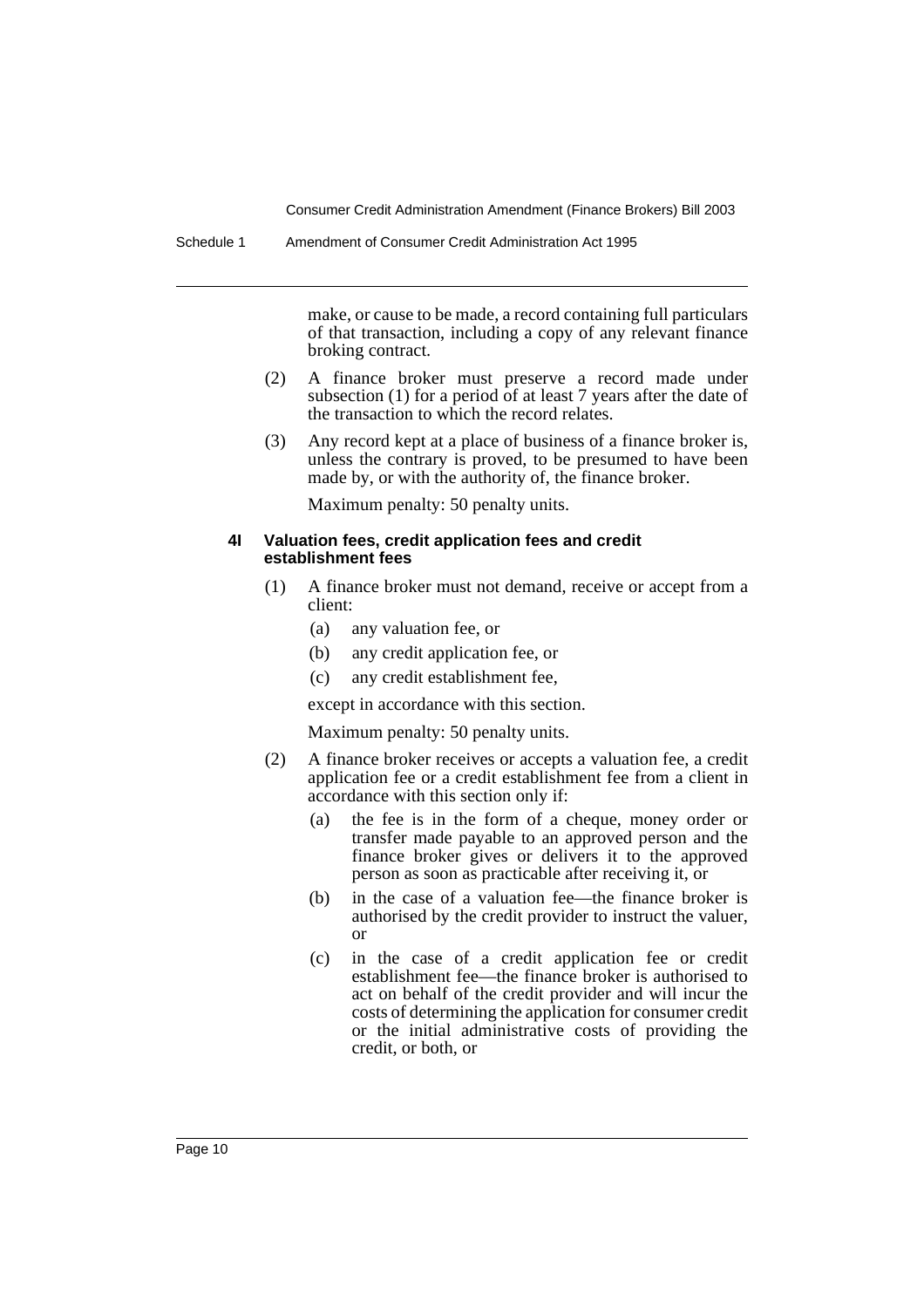Amendment of Consumer Credit Administration Act 1995 Schedule 1

- (d) in the case of a credit application fee or credit establishment fee—the finance broker is also the credit provider.
- (3) In this section:

*approved person* means:

- (a) in relation to a valuation fee—the valuer, the credit provider or a person or body authorised by the credit provider to instruct the valuer, or
- (b) in relation to a credit application fee or a credit establishment fee—the credit provider or a person or body who is authorised to act on behalf of the credit provider and who will incur the costs of determining the application for consumer credit, or the initial administrative costs of providing the credit, or both.

# **Division 5 Consumer action**

# **4J Consumer action where contract breached, unjust conduct or excessive commission**

- (1) The client of a finance broker under a finance broking contract may apply to the Tribunal for an order that the finance broker:
	- (a) has not complied with the contract, or
	- (b) has engaged in, or is engaging in, unjust conduct in finance broking in relation to that contract, or
	- (c) has charged an excessive commission in relation to that contract.
- (2) The Tribunal may, if it considers that the finance broker has not complied with the contract, has engaged in unjust conduct or has charged an excessive commission:
	- (a) order the finance broker to take specified action or refrain from specified action, or
	- (b) order the finance broker to pay a specified amount to the client, or
	- (c) order that a specified sum of money is not due or owing by the client to the finance broker, or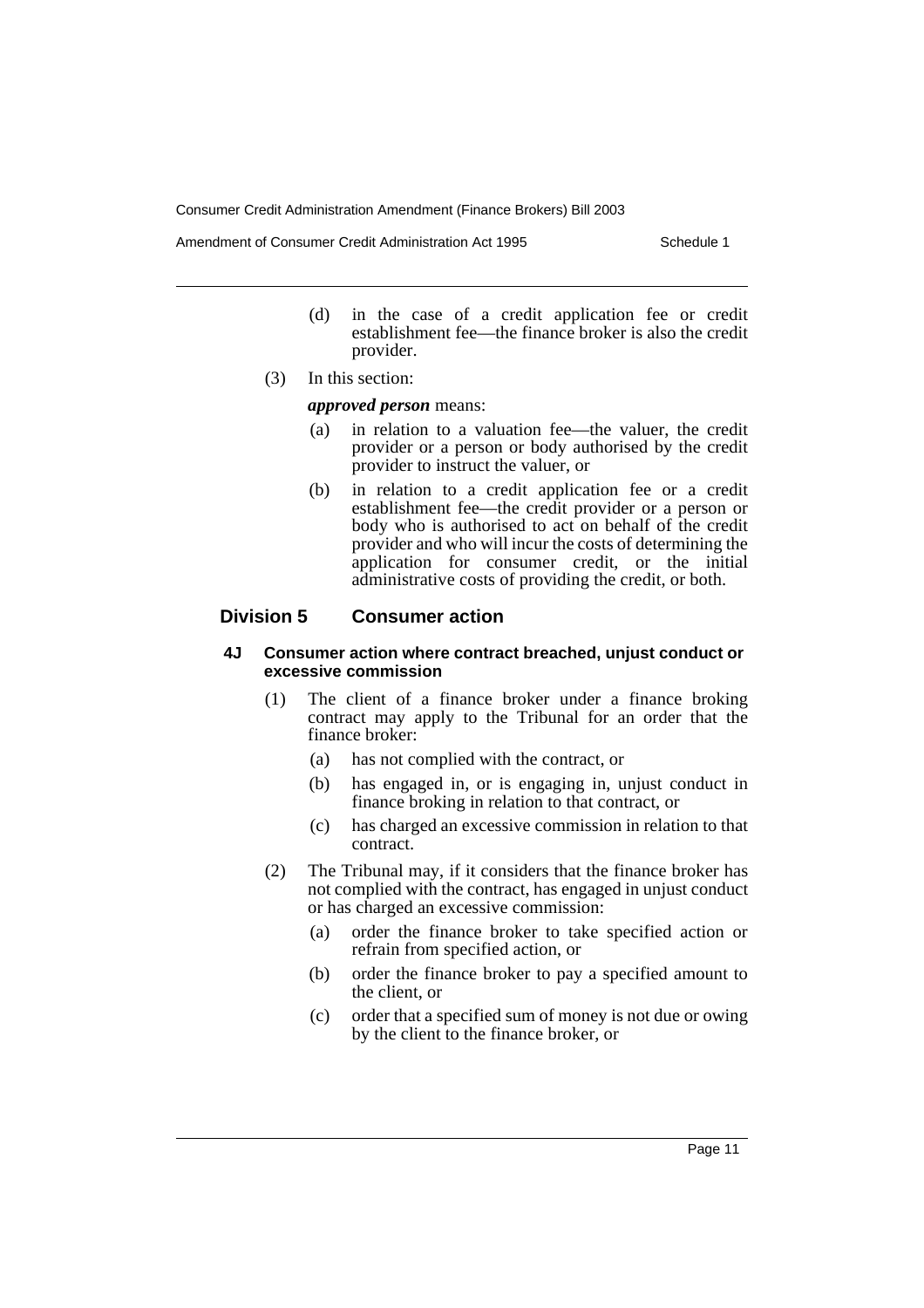Schedule 1 Amendment of Consumer Credit Administration Act 1995

- (d) make any other order that the Tribunal thinks is necessary or proper for the purposes of this section (not being an order that affects any contract for consumer credit).
- (3) An application under this section must be made no later than 3 years after the alleged non-compliance, unjust conduct or charging of excessive commission.
- (4) A person must not fail to comply with an order made by the Tribunal under this section.

Maximum penalty: 100 penalty units or imprisonment for 12 months, or both.

# **Division 6 Court may take action**

#### **4K Court action where contract breached, unjust conduct or excessive commission**

- (1) This section applies if proceedings are taken in a court by a finance broker for the recovery of money in respect of a transaction entered into by the finance broker under a finance broking contract and it appears to the court:
	- (a) that the finance broker has not complied with the finance broking contract, or
	- (b) that the finance broker has engaged in unjust conduct in relation to the finance broking contract, or
	- (c) that the commission charged by the finance broker in respect of the transaction is excessive.
- (2) If this section applies, the court may:
	- (a) order the finance broker to take specified action or refrain from specified action, or
	- (b) order the finance broker to pay a specified amount to the client, or
	- (c) order that a specified sum of money is not due or owing by the client to the finance broker, or
	- (d) make any other order that the court thinks is necessary or proper for the purposes of this section (not being an order that affects any contract for consumer credit).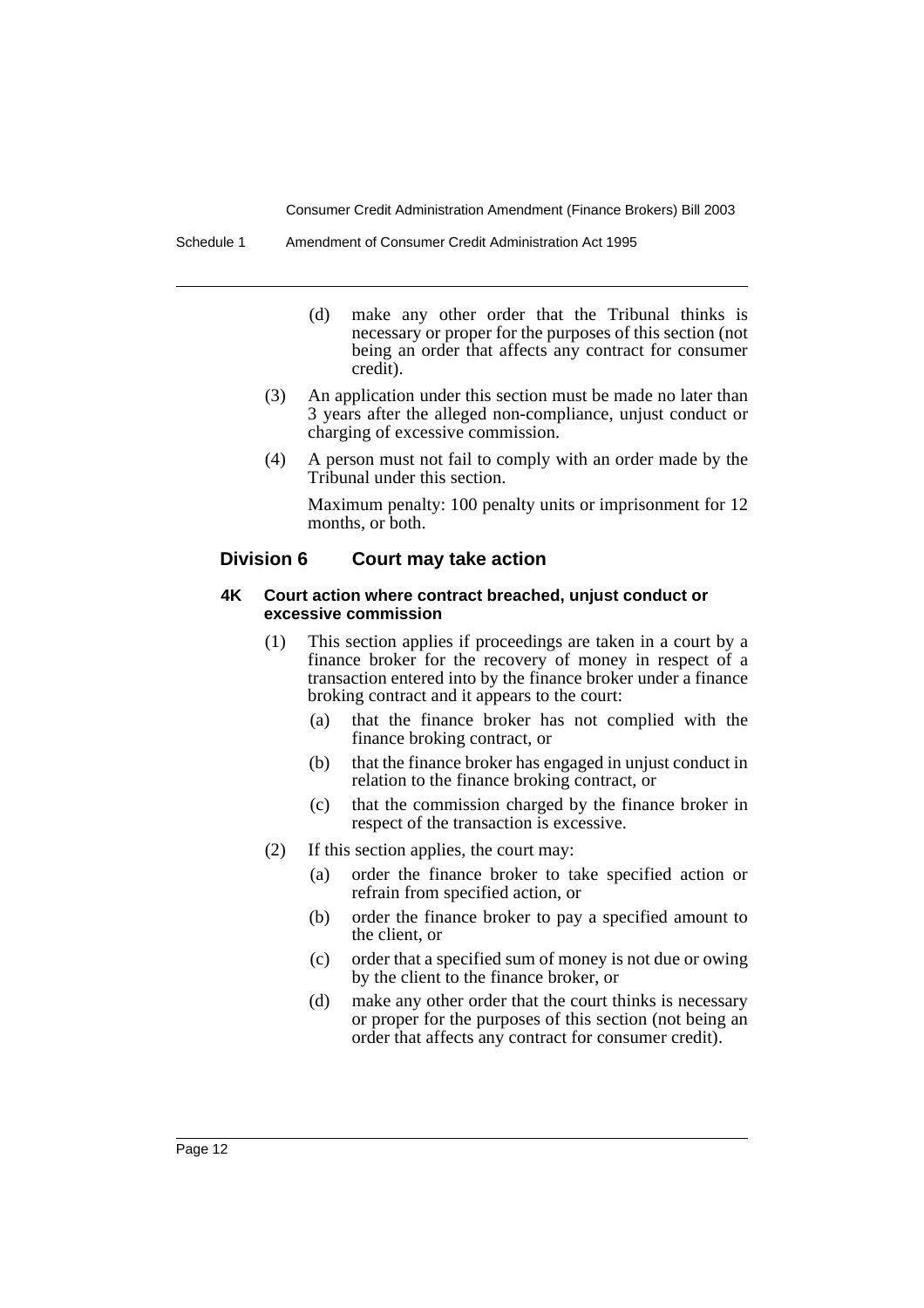Amendment of Consumer Credit Administration Act 1995 Schedule 1

# **4L Court may order refund**

- (1) A court that finds a finance broker guilty of any offence under this Act, may, whether or not it proceeds to conviction, order the finance broker to refund:
	- (a) any amount received or accepted by the finance broker in contravention of this Act, and
	- (b) interest payable, at the rate fixed by the court, for the period from the time of the receipt or acceptance of the amount until the time it is refunded.
- (2) The rate fixed by the court under subsection (1) (b) must not exceed the rate prescribed by the regulations.

# **[7] Part 2, heading**

Insert "**and finance broking**" after "**credit**".

# **[8] Schedule 2 Savings and transitional provisions**

Insert at the end of clause 1 (1):

• *Consumer Credit Administration Amendment (Finance Brokers) Act 2003*

# **[9] Schedule 2, Part 3**

Insert after clause 7:

# **Part 3 Provisions consequent on enactment of Consumer Credit Administration Amendment (Finance Brokers) Act 2003**

# **8 Consumer action**

An application may be made against a finance broker under section 4J, and may be dealt with by the Tribunal, in respect of one or more transactions even if the transaction or transactions concerned was or were entered into before the commencement of the section.

# **9 Court action**

An order may be made against a finance broker under section 4K, in respect of one or more transactions even if the transaction or transactions concerned was or were entered into before the commencement of the section.